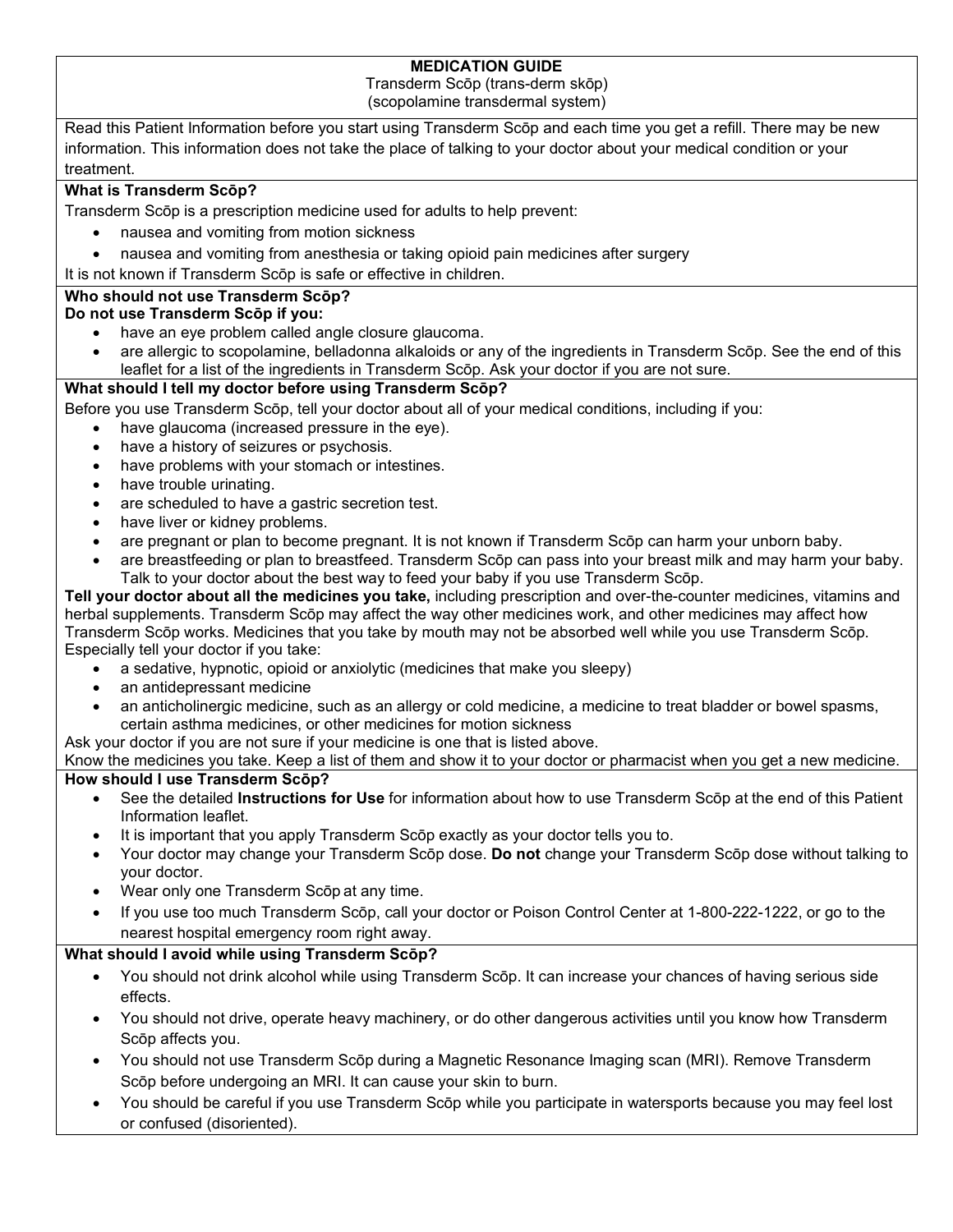• Limit contact with water while swimming and bathing because Transderm Scōp may fall off. If Transderm Scōp falls off, throw it away and apply a new one on the hairless area behind your other ear.

## **What are the possible side effects of Transderm Scōp?**

## **Transderm Scōp may cause serious side effects, including:**

- **angle closure glaucoma.** If you have open angle glaucoma and use Transderm Scōp, remove Transderm Scōp and call a doctor right away if you feel pain or discomfort, have blurred vision, or see halos or colored images around lights and reddening of your eyes.
- **worsening of seizures.** Tell your doctor about any worsening of seizures while using Transderm Scōp.
- **an unusual reaction called acute psychosis.** Tell your doctor if you have any of these symptoms:
	- confusion
	- agitation
	- rambling speech
	- hallucinations (seeing or hearing things that are not there)
	- paranoid behaviors and delusions (false belief in something)
- **worsening of your preeclampsia during pregnancy.** Some pregnant women with severe preeclampsia have had seizures after getting scopolamine by injection in the muscle (intramuscular) or injection in the vein (intravenous).
- **difficulty urinating.**
- **difficulties in food passing from the stomach to the small intestines, which may cause abdominal pain, nausea or vomiting.**
- **withdrawal symptoms after removing Transderm Scōp after using it for several days.** Some people may have certain symptoms such as difficulty with balance, dizziness, nausea, vomiting, stomach cramps, sweating, confusion, muscle weakness, low heart rate or low blood pressure that could start 24 hours or more after removing Transderm Scōp. Call your doctor right away if your symptoms become severe.
- **temporary increase in the size of your pupil and blurry vision,** especially if Transderm Scōp comes in contact with your eyes.
- **skin burns at the site of Transderm Scōp.** This can happen during a medical test called a Magnetic Resonance Imaging scan (MRI). Transderm Scōp contains aluminum and should be removed from your skin before you have an MRI.

# **The most common side effects of using Transderm Scōp include:**

- dry mouth blurred vision or eye problems feeling sleepy or drowsy disorientation
	- (confusion)
	- dizziness feeling agitated or irritable pharyngitis (sore throat)
		-

Tell your doctor if you have any side effect that bothers you or that does not go away. These are not all the possible side effects of Transderm Scōp.

Call your doctor for medical advice about side effects. You may report side effects to FDA at 1-800-FDA-1088.

# **General information about the safe and effective use of Transderm Scōp.**

Medicines are sometimes prescribed for purposes other than those listed in a patient information leaflet. Do not use Transderm Scōp for a condition for which it was not prescribed. Do not give Transderm Scōp to other people, even if they have the same symptoms you have. It may harm them.

You can ask your pharmacist or doctor for information about Transderm Scōp that is written for health professionals.

# **What are the ingredients in Transderm Scōp?**

# Active ingredient: scopolamine

Inactive ingredients: light mineral oil, polyisobutylene, polypropylene and aluminized polyester film

Manufactured by: ALZA Corporation, Vacaville, CA 95688 for **GSK Consumer Healthcare**, Warren, NJ 07059

Trademarks are owned by or licensed to the GSK group of companies. ©2019 GSK group of companies or its licensor.

For more information, go to www.transdermscop.com or call GSK Consumer Healthcare at 1-800-398-5876.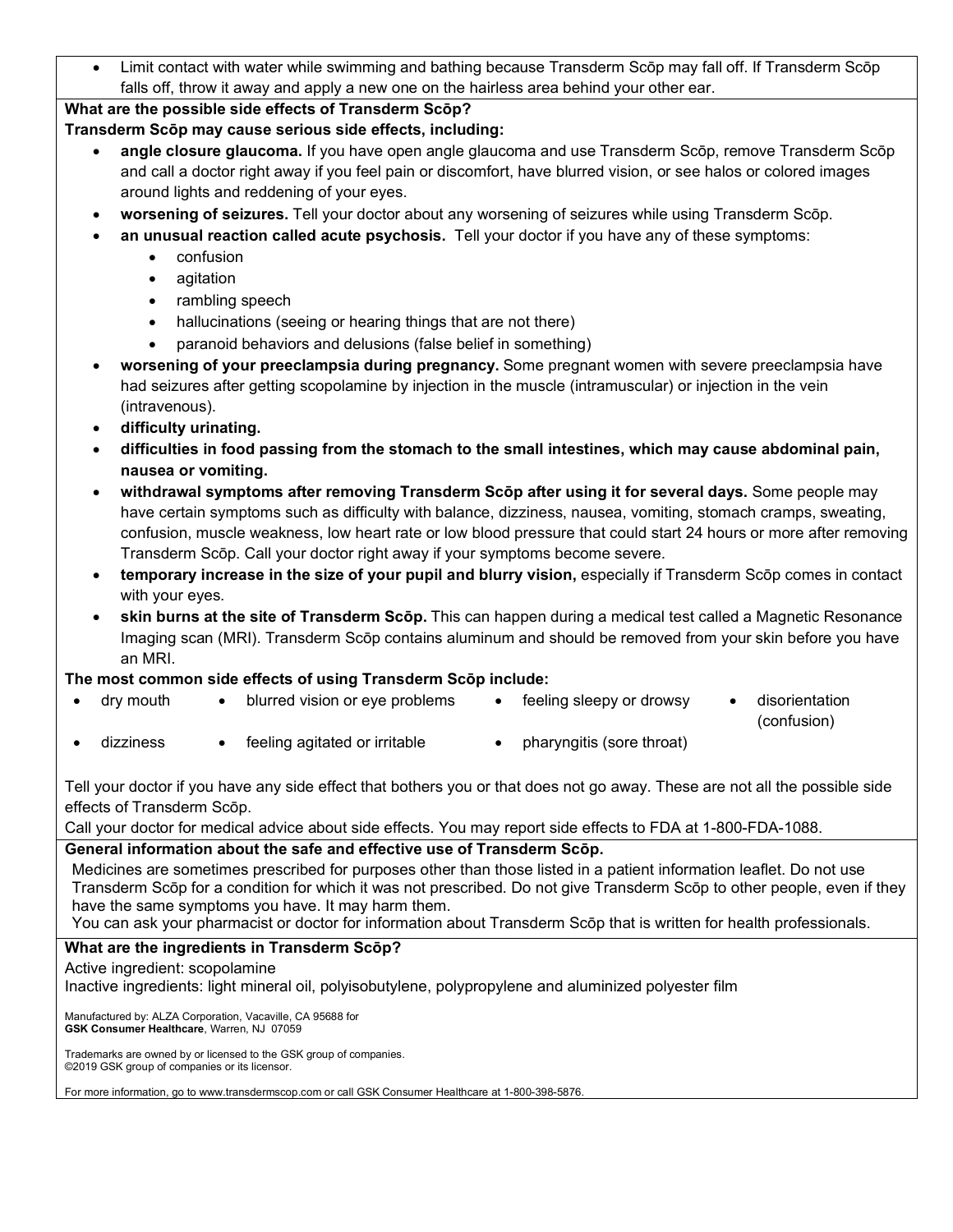#### **INSTRUCTIONS FOR USE Transderm Scōp (trans-derm skōp) (scopolamine transdermal system)**

Read this Instructions for Use before you start using Transderm Scōp and each time you get a refill. There may be new information. This information does not take the place of talking to your doctor about your medical condition or your treatment.

#### **Information about Transderm Scōp:**

- Transderm Scōp is a tan-colored, circle shaped transdermal system (patch) with "Scopolamine 1 mg/3 days" printed on it.
- Wear only one Transderm Scōp at any time.
- **Do not** cut Transderm Scōp.

To help prevent nausea and vomiting from motion sickness:

- Apply one Transderm Scōp to your skin on a hairless area behind one ear at least 4 hours before the activity to prevent nausea and vomiting.
- If the treatment is needed for longer than 3 days, remove Transderm Scōp from the hairless area behind your ear. Get a new Transderm Scōp and place it on the hairless area behind your other ear.

To help prevent nausea and vomiting after surgery:

- Follow your doctor's instructions about when to apply Transderm Scōp before your scheduled surgery.
- Transderm Scōp should be left in place for 24 hours after surgery. After 24 hours, Transderm Scōp should be removed and thrown away.

## **How to use Transderm Scōp:**

Inside the Transderm Scōp package, you will find one Transderm Scōp. An imprinted, tan backing membrane with a metallic (silver) sticky surface is adhered to a clear, disposable release liner (See Figure 1).



- 1. Select a hairless area of skin behind one of your ears. Avoid areas on your skin that may have cuts, pain or tenderness. Wipe the area of your skin with a clean, dry tissue.
- 2. Cut along the dashed line on the Transderm Scōp package to open (See Figure 2).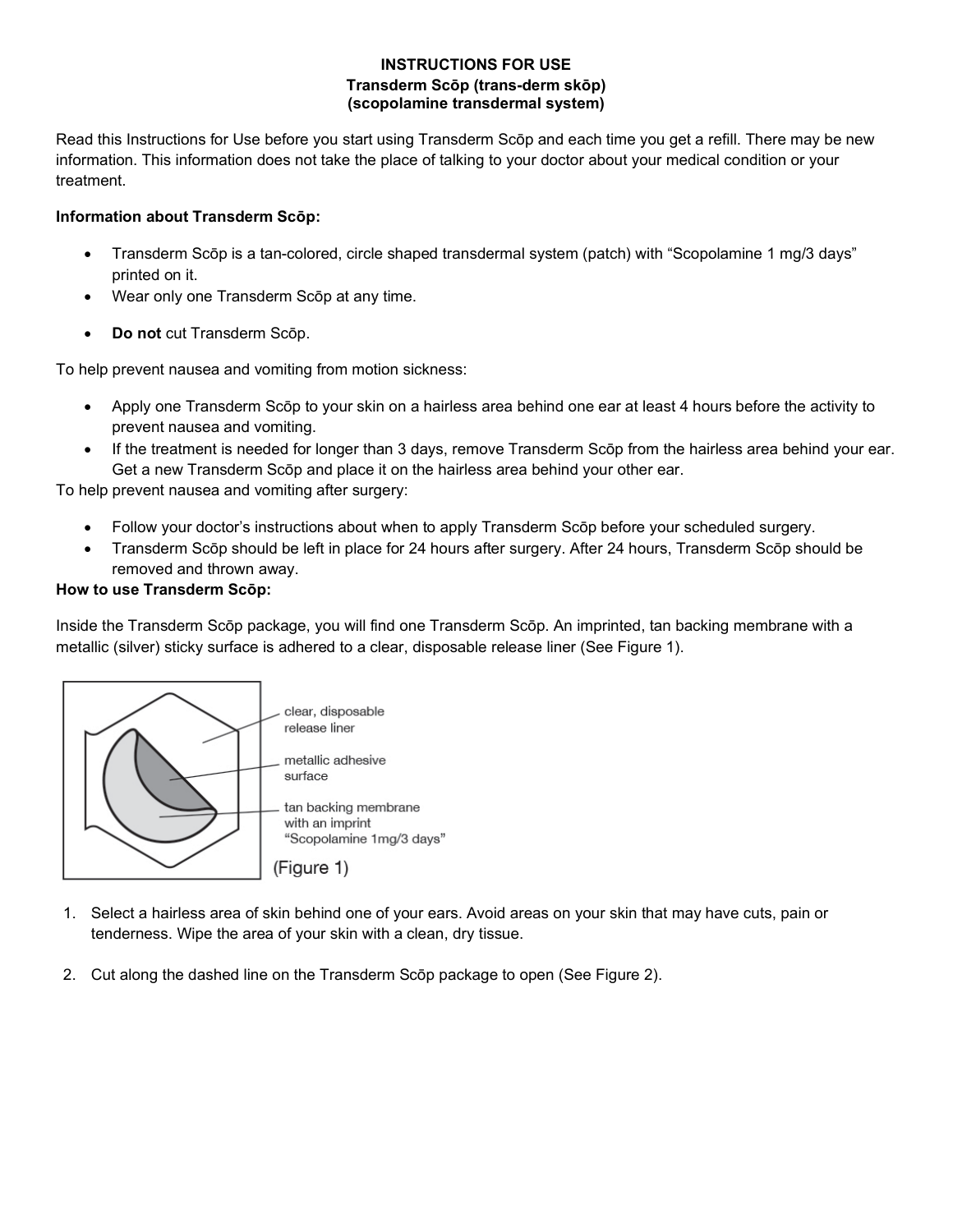

3. Remove the clear plastic backing from the tan-colored round Transderm Scōp (See Figure 3).



4. **Do not** touch the metallic adhesive (sticky) surface on Transderm Scōp with your hands (See Figure 4).



5. Apply the metallic adhesive surface of Transderm Scōp firmly to the dry area of skin behind your ear. The imprinted, tan colored side of the transdermal system should be facing up and showing (See Figure 5). Wash your hands with soap and water right away after applying Transderm Scōp, so that any medicine from Transderm Scōp that gets on your hands will not get into your eyes.